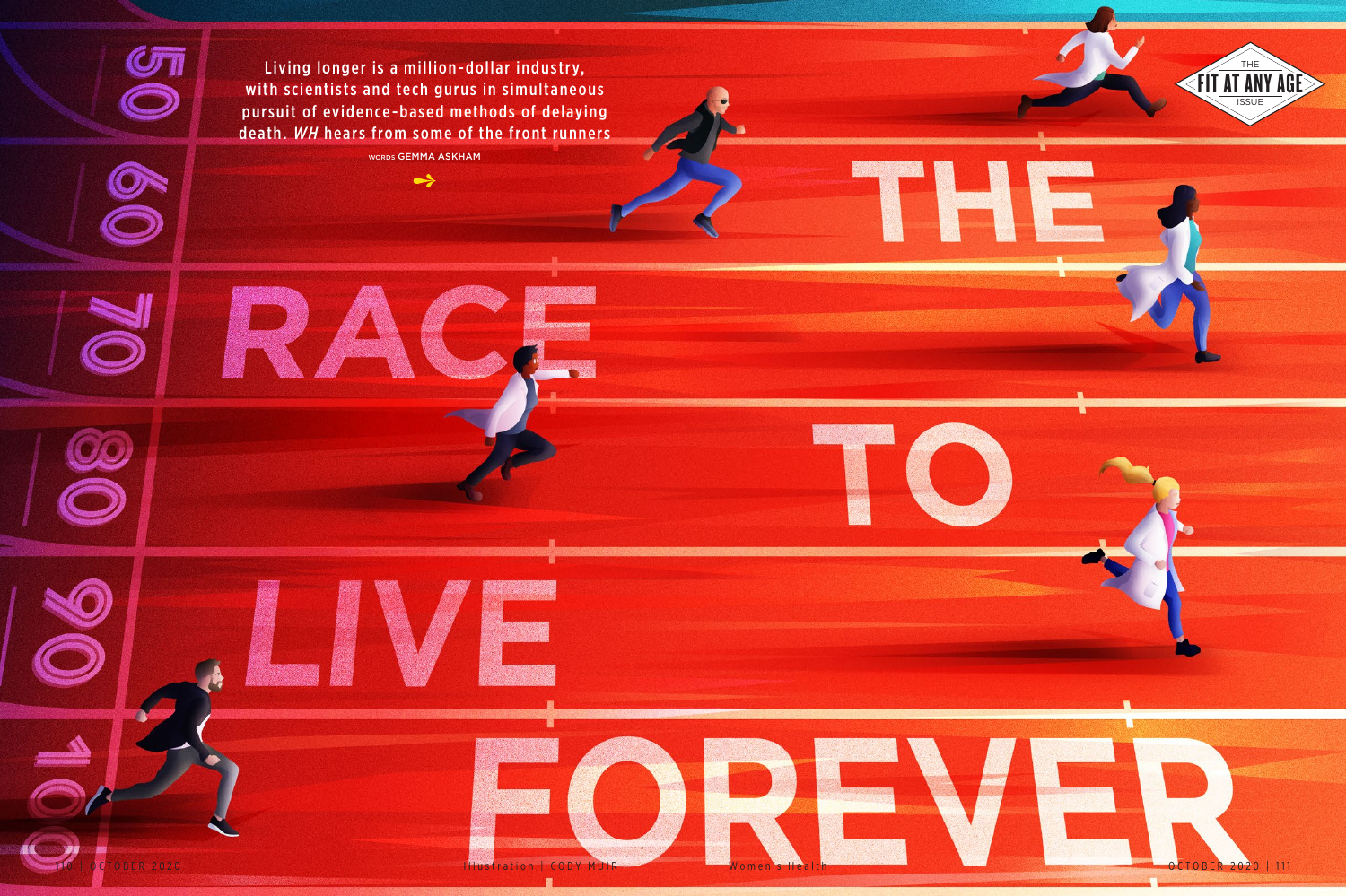

IN THE LONG RUN

 $\overline{z}$ 

THE LONG RUN



ne block back from Las Vegas's famous strip, the marble floors of the hotel that was once the world's largest are eerily quiet. In normal times, prep would be underway to ready this space for the annual Revolution Against Ageing and Death, or RAADfest. Since the festival was founded in 2016, the \$1,195 VIP passes have been snapped up with the kind of gusto usually reserved for Glasto tickets. Researchers, AI innovators and anyone angry about the 'unnecessary evil' of growing old have gathered to learn about the latest in stem cell therapy and at-home oxygen chambers and, failing the efficacy of those interventions, reserving a slot for cyrogenic preservation. What prevents RAADfest from finding a resting place in ridicule is that it counts among its attendees leading scientists in ageing and Google's director of engineering, along with those with pockets deep enough to fund the six-zero bank transfers needed to bring living-longer experiments to life. Of course, the irony of putting on a gathering to promote longevity at a time when gathering itself is proving deadly was not lost on the event's organisers; much like just about every other event in the 2020 calendar, this one's been cancelled. Instead, RAAD-ers will meet online, united in the belief that midway through a pandemic that disproportionately targets the elderly is certainly not the time to halt progress into understanding how humans can

live longer and healthier lives.

It's a goal that both scientists who specialise in ageing– called gerontologists – and Silicon Valley entrepreneurs are racing towards, with the sector forecasted to be worth £514million by 2023. 'I'm hesitant to compare gerontology's importance in magnitude with other urgent priorities, such as pandemics, climate change and poverty, but it's up there with the biggest,' confirms Tom Kirkwood, emeritus professor in ageing at Newcastle University, and one of the pioneers of longevity research. Among those who've joined Professor Kirkwood on the starting blocks are Amazon mogul Jeff Bezos and PayPal's billionaire co-founder Peter Thiel, both of whom have ploughed millions into Unity Biotechnology, a company developing drugs to zap senescent – or 'zombie' – cells, known to contribute to Alzheimer's, among other things. Then there's Google, which has been applying its search function to the quest for longer life since 2013; parent company Alphabet has since pumped \$1billion into a top-secret age-hacking research lab called the California Life Company, or Calico. Scientific brains are joined by big-data programmers, whose ambitions

include regenerating fertility post-menopause via restoring the quality of egg cells to reversing damage to telomeres – the protective caps at the ends of chromosomes, the eroding of which has been linked with an increase in age-related diseases. And since measuring indicators of ageing (known as biomarkers) is cryptic-crossword complex and incredibly slow – you literally have to wait for people to age – AI computer modelling is essential to solving the hottest topic of our age: if human life is malleable, is it malleable to the point of immortality?

# **<u>Stopping the network of systems</u> that cons pire to kill us will give us extraordinar y lifetimes'**

### OLD RUSH

Among the more surprising things about this field is that, while ancient philosophers mused about the meaning of life, Mary Shelley's *Frankenstein* revived dead body parts in the 1820s and four Keanu Reeves films bent the laws of time, there's one community that's historically had little interest in ageing: scientists. When Professor Kirkwood began researching ageing in 1974 – fascinated by why a freshwater creature called a hydra could live forever, while a mouse struggles to survive three years – his peers thought the 23-year-old was committing career suicide. 'The view was that ageing was of little scientific interest, it was just something that happened,' he tells *WH*. Ageing, it was assumed, was fixed; a person's lifespan determined by some combination of genetic lottery and their success in swerving both childhood illnesses and accidents. Undeterred, three years later,

Professor Kirkwood published a paper in the journal *Nature* that argued – convincingly – that humans aren't preprogrammed to die by a fixed point, clocking off like a microwave timer; instead, ageing is a side effect of how the body allocates resources to three evolutionary processes: growing, reproducing and maintenance. Other researchers took note and, over the following decades, the gerontology elite discovered multiple mechanisms (of which telomere shortening is just one) that play a part in how humans age.

Since then, interest – and investment – in longevity research has exploded. Today, there are 500 labs globally with a clear focus in this area – 15 to 20 of which are in the UK – and 25 drugs in various stages of testing. 'That's likely five or 10 times greater than it was two decades ago, and growing fast,' says Professor Kirkwood. From studies on twins, he explains, we know that around 25% of human longevity is inherited; aside from genetics, eating well (head to page 37 for more), quitting

smoking and exercising regularly are all tangible, do-today ways of tinkering with your life expectancy. His goal, like Unity Biotechnology's, is an increase in 'healthspan' – how long humans live happily and independently without age-related disease or disability – and he expects widely available longevity treatments to focus on lifestyle factors. Things like dietary supplements that boost levels of nicotinamide adenine dinucleotide (NAD) – a molecule that supports cellular function that your body produces less of as you age. 'Other possibilities are longer term and the timescale is... as yet unclear,' he explains.

### FOREVER YOUNG

Academics like Professor Kirkwood are understandably guarded, having spent the best part of their professional lives turning longevity into a serious area of study. But not everyone operating in this field is prone to such caution. The headline speaker at this year's digital-only RAADfest is Dr Aubrey